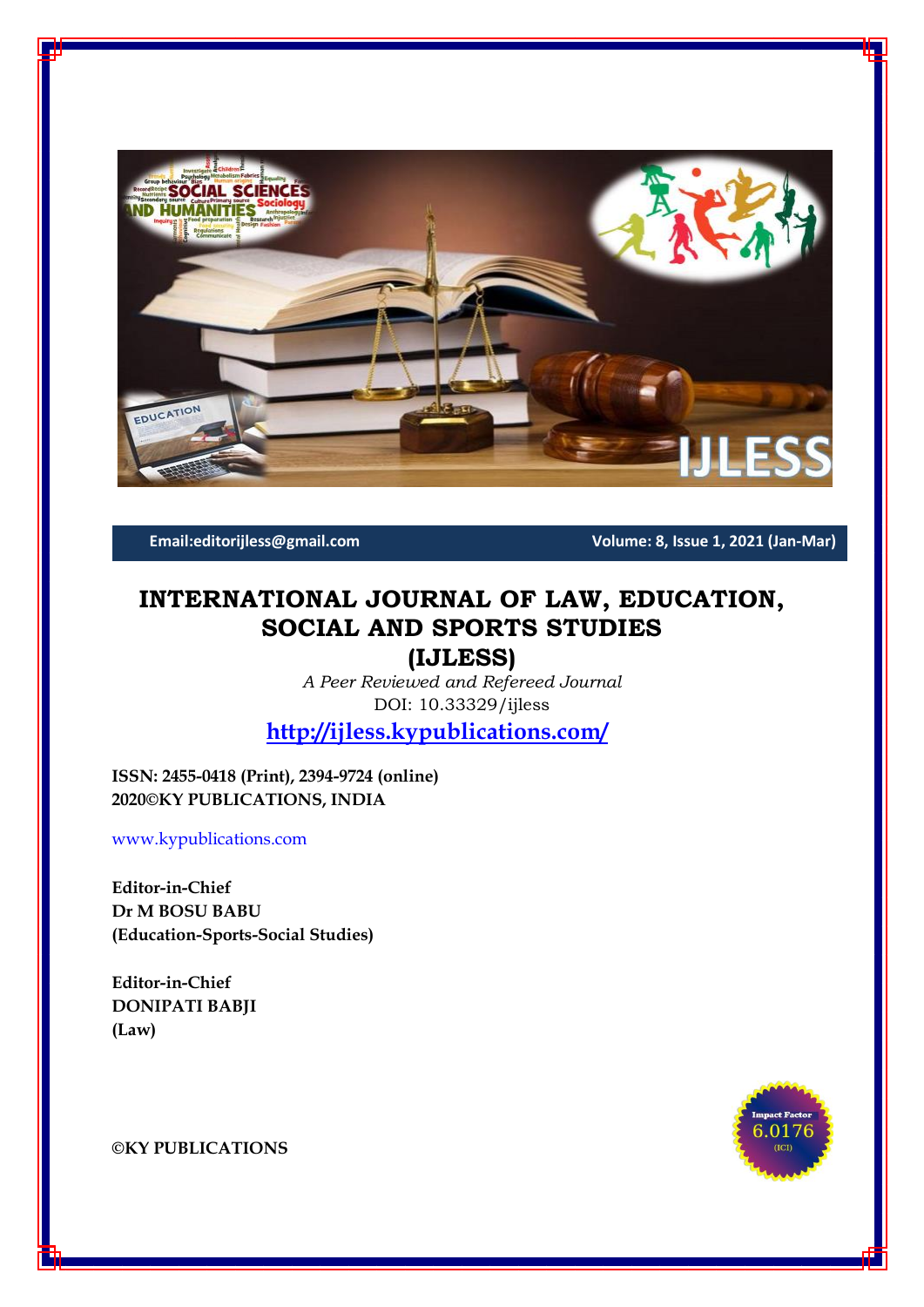# **Role and Responsibilities of National Investigation Agency**

**Dr.Jaya Kiran\*, Jyoti Singh**

\*Email[:jayakiran2003@yahoo.com](mailto:jayakiran2003@yahoo.com) [DOI: 10.33329/ijless.8.1.9](http://ijless.kypublications.com/)3



Dr.Jaya Kiran

#### **ABSTRACT**

The National Investigation Agency (NIA) was established by the Government of India to fight against terrorism in our country. It basically works as a Central Terrorism Law Enforcement Agency. The agency is empowered to work independently when it comes to terror related crimes across states without special permission from the states. After the deadly terrorist attack in Mumbai during November 2008, there arose an urgent need to come up with an agency with its core focus on dealing with terrorist activities. In this article the establishment of NIA along with its aims and objectives have been discussed. A comparative analysis of different agencies world over, which deal with terrorist activities has also been done.

Traditional distinction between domestic and global threats have been greatly marginalized, especially in the matters of terrorism. Today, it's understandable that the Intelligence agencies operate in a very complex environment, that makes their work much more difficult. With the changing time and new challenges, the Intelligence agencies have come up with many fundamental changes in the manner they function, analyse, collect and disseminate the intelligence. Although Intelligence agencies in India have been slow to transform, because of bureaucratic pressure and disorganized direction, first change can be seen after the constitution of the NIA in 2008.

Today the Intelligence agencies in India are much more tech savvy, well-coordinated, better staffed and more collaborated with their counter-parts world over. As security is the primary objective of any country in the world. India has also developed a range of intelligence agencies to deal in specified areas or problems. India has number of intelligence agencies which have been planned predominantly to gather intelligence information, both at domestic and international level, which may affect the sovereignty, internal peace, national security and socio-economic wellbeing of country and to take preemptive measures to deter such threats and safety of the country. The best known among these are Research and Analysis Wing (R&AW) that is India's external intelligence agency and others are Intelligence Bureau (IB), Central Bureau of Investigation (CBI) and Enforcement Directorate(ED), the domestic intelligence agencies and in recent times the NIA. Some other important Intelligence Agencies in India are:

- 1. Central Bureau of Investigation
- 2. Central Economic Intelligence Bureau
- 3. Criminal Investigation Department (India)
- 4. Directorate of Enforcement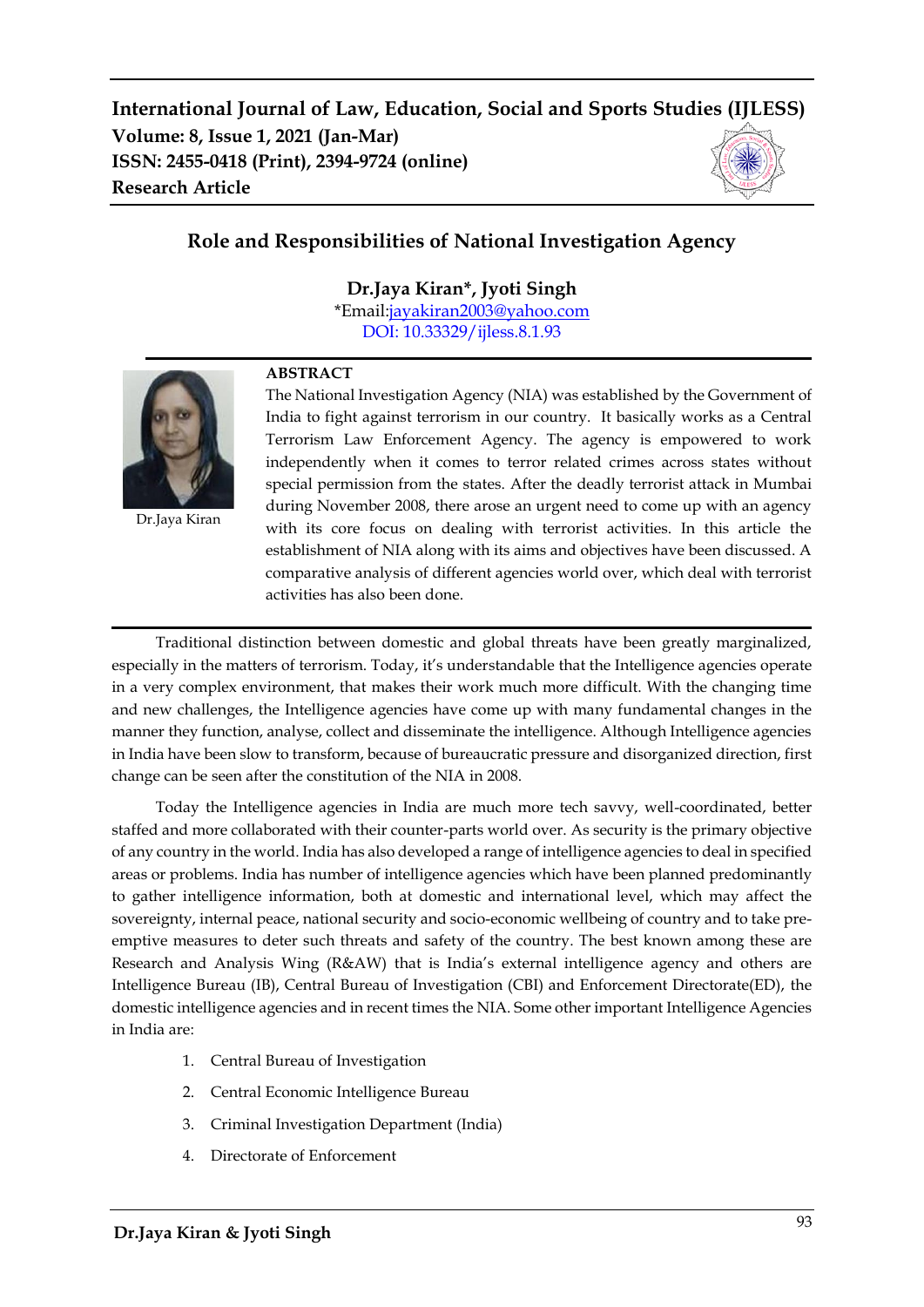- 5. Department of Criminal Intelligence
- 6. Directorate of Air Intelligence
- 7. Directorate of Military Intelligence
- 8. Directorate of Naval Intelligence
- 9. Directorate General of Income Tax Investigation
- i. 10.Defence Intelligence Agency
- 10. Directorate of Income Tax (Intelligence and Criminal Investigation)
- 11. Directorate of Revenue Intelligence
- 12. Indian Political Intelligence Office
- 13. Intelligence Bureau
- 14. Investigation Division of the Central Board of Direct Taxes
- 15. Narcotics Control Bureau
- 16. National Investigation Agency
- 17. Regional Economic Intelligence Committee
- 18. Research and Analysis Wing
- ii. 20.Serious Fraud Investigation Office

These agencies were organised to fill the gap of information regarding a specific field or area that was there in the country at a given point of time and with the every passing years agencies have proved their metal by stopping many untoward incidents in respective areas .However in the aftermath of Mumbai attack it was realised that these overburdened agencies have become helpless in combating terrorism and offences related to it and therefore the requirement of a federal agency to investigate and control terrorism came in the form of NIA.

#### **NATIONAL INVESTIGATION AGENCY**

The National Investigation Agency (NIA) is a central agency which was incorporated by the Government of India to fight against terrorism in the country. It basically works as a Central Terrorism Law Enforcement Agency. The agency is empowered to work independently when it comes to terror related crimes across states without special permission from the states. The National Investigation Agency Bill 2008, to form the agency was approved by the cabinet on 16<sup>th</sup> December 2008<sup>1</sup>. Although several experts and Committees, including the Administrative Reforms commission in its Report, had made recommendations for establishing such an Agency, the Agency was formed with the enactment of the National Investigation Agency Act 2008 by the Parliament of India on 31 December 2008, which was passed after the deadly 26/11 terror attack in Mumbai. The attack brought into notice the fact that it was a failure on the part of the existing agencies otherwise the terror attack of that level could have been tracked beforehand. Hence the Government of India realized the need for a specific body to deal with terror related activities in India, and therefore The National Investigation Agency Act, 2008, was enacted with a view to constituting the NIA to investigate and prosecute people for offences affecting the sovereignty, security and integrity of India, security of state, friendly relations with foreign states

<sup>1</sup> Vinay Kumar, Approval for National Investigation Agency*, The Hindu,* 16th December 2008, available at: [http://www.hindu.com/2008/12/16/stories,](http://www.hindu.com/2008/12/16/stories) (last visited on 08/08/2020)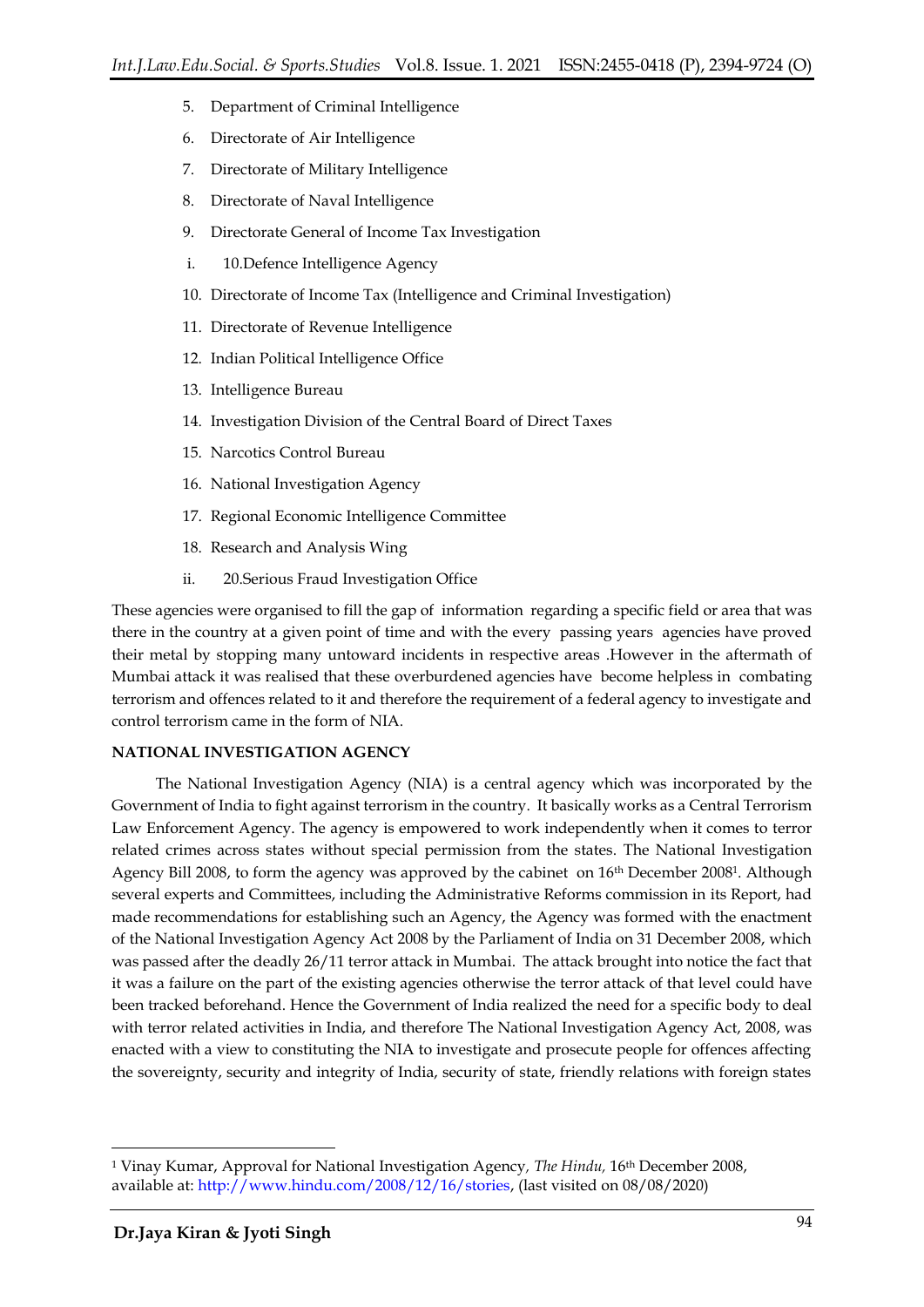and offences under Acts enacted to implement international treaties, agreements, conventions and resolutions of the United Nations, its agencies and other international organisations.<sup>2</sup>

The objective behind the NIA Act was to constitute a National level Investigative body to avert the happening of offences, having national or cross border repercussions in the first place.3The Act empowered the Central Government to direct the National Investigation Agency (NIA) to take over a case on a request made by the State Government or in its own capacity.<sup>4</sup> The NIA is mandated to investigate and prosecute offences under the Acts mentioned in the Schedule<sup>5</sup> which includes offences under the Unlawful Activities (Prevention) Act, 1967 that have inter-state and/or international linkages, which are assigned to it by the Government. Although the NIA Act provides for a comparatively straight forward procedure for investigation of terrorism and related activities, however, the agency is not given the necessary powers to prevent the enumerated offences.<sup>6</sup> The Act applies to the whole of India and to Citizens outside of India, to Government officials and to persons on ships and aircrafts registered in India.<sup>7</sup>

### **CONSTITUTION OF NATIONAL INVESTIGATION AGENCY**

The Central Government constituted a special agency, to be known as National Investigation Agency for investigation and prosecution of offences under the Act specified in the Schedule. The offences mentioned in the schedule have been illustratively discussed below:<sup>8</sup>

- i. The Atomic Energy Act, 1962 provides for the development, control and use of atomic energy for the welfare of the people of India and for other peaceful purposes.
- ii. The preamble to the Unlawful Activities (Prevention) Act, 1967 indicates that the Act seeks to provide for the more effective prevention of certain unlawful activities of individuals and associations and dealing with terrorist activities and for matters connected therewith. As indicated by the preamble itself, the said Act seeks to implement the Resolution 1373(2001) dated 28th September 2001 adopted by the Security Council of the United Nations in its 4385 meeting under Chapter VII of the Charter of the United Nations requiring all the States to take measures to combat international terrorism, as also, Resolutions 1267 (1999), 1333 (2000), 1363 (2001), 1390 (2002), 1455 (2003), 1526 (2004), 1566 (2004), 1617 (2005), 1735 (2006) and 1822 (2008) of the Security Council of the United Nations requiring the States to take action against certain terrorists and terrorist organizations, to freeze the assets and other economic resources, to prevent the entry into or the transit through their territory. The said Act which implements the Resolutions of the Security Council for coping with terrorist activities and for matters connected therewith or incidental thereto, relates to matters having national/ international implications, which have an effect on the sovereignty, integrity and security of India.

**<sup>2</sup> V. Venkatesan, Amendment to the National Investigation Agency Act, 2008: An act of violation, available at https://frontline.thehindu.com/the-nation/article28758410.ece, (last visited on 04/08/2020)**

<sup>&</sup>lt;sup>3</sup> Anurag Deep and Fawaz Shaheen," National Investigation Agency Act 2008: Constitutionality, Desirability and Feasibility" 23 *ALJ* 176 (2015-16)

<sup>&</sup>lt;sup>4</sup> National Investigation Act, 2008, ss.  $6(4)$  &  $6(5)$ 

<sup>5</sup> *Ibid*. Schedule

<sup>6</sup> The Role of NIA in the War on Terror: An Appraisal of National Investigation Act, 2008 by R. Bhanu Krishna Kiran

<sup>7</sup> *Supra* note 4, s*.*1(c)

<sup>8</sup> *Pragyasingh Chandrapal Singh Thakur v. State of Maharashtra*, 2014 (1) Bom CR (Cri) 135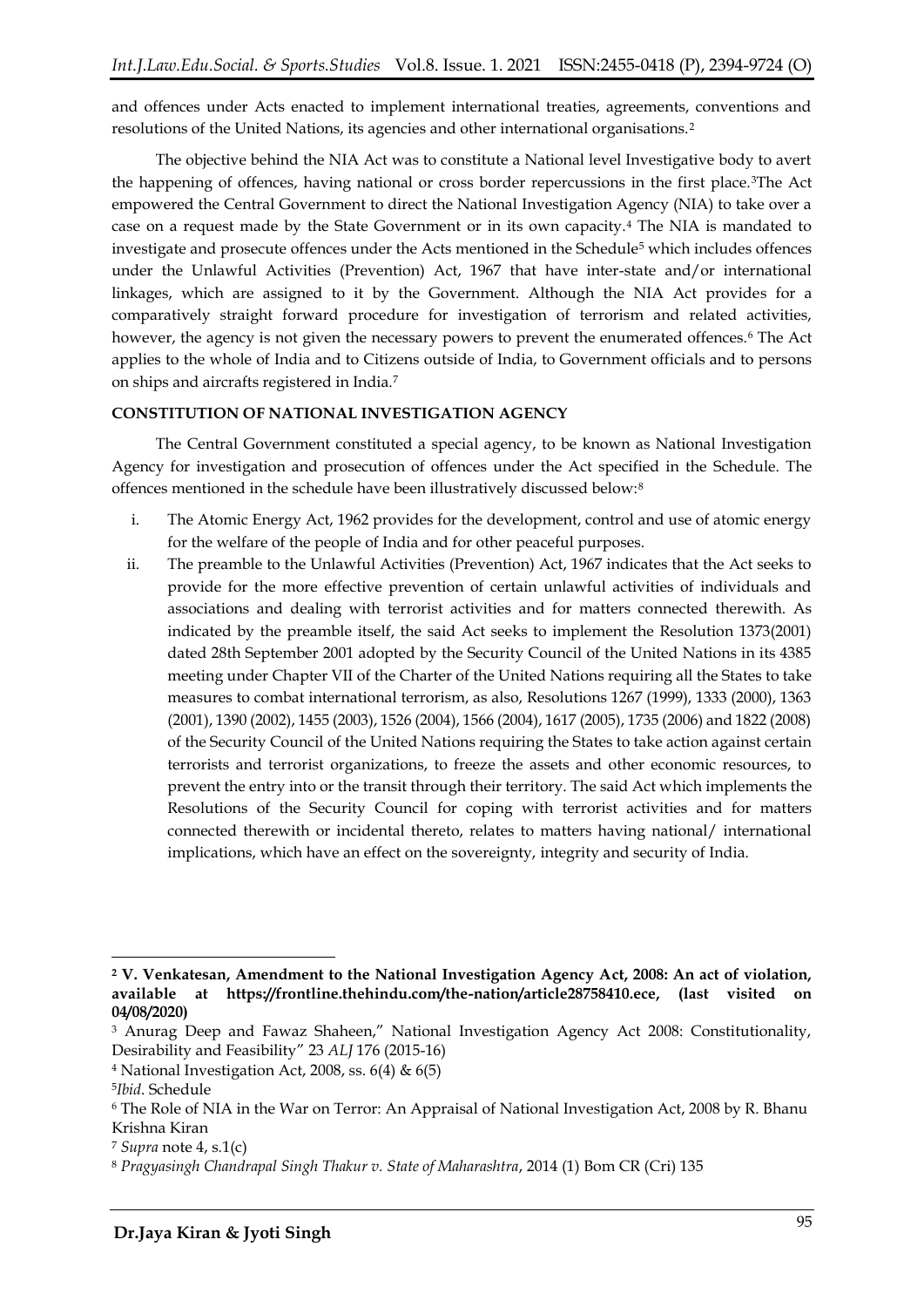- iii. The Anti-Hijacking Act, 1982 gives effect to Convention for the Suppression of Unlawful Seizure of Aircraft and for matters connected therewith, signed at The Hague on 16th December, 1970.
- iv. The Suppression of Unlawful Acts against Safety of Civil Aviation Act, 1982 gives effect to the Convention for the Suppression of Unlawful Acts against the Safety of Civil Aviation signed at Montreal on 23rd September 1971.
- v. The SAARC Convention (Suppression of Terrorism) Act, 1993 gives effect to the South Asian Association for Regional Cooperation Convention on Suppression of Terrorism signed on behalf of the Government of India at Kathmandu on the 4th day of November, 1987.
- vi. The Suppression of Unlawful Acts against Safety of Maritime Navigation and Fixed Platforms on Continental Shelf Act, 2002 gives effect to the International Maritime Organization Convention for Suppression of Unlawful Acts against the Safety of Maritime Navigation and the Protocol for the Suppression of Unlawful Acts Against the Safety of Fixed Platforms Located on the Continental Shelf signed at Rome on 10th March, 1988.
- vii. The Weapons of Mass Destruction and their Delivery Systems (Prohibition of Unlawful Activities) Act, 2005 prohibits unlawful activities in relation to weapons of mass destruction and their delivery systems and has been enacted to safeguard national security as also to furtherance of India's obligations as a State Party to the Convention on the Prohibition of the Development, Production, Stockpiling and Use of Chemical Weapons and on their Destruction and the Convention on the Prohibition of the Development, Production and Stockpiling of Bacteriological (Biological) and Toxin Weapons and on their Destruction.
- viii. Offences under Chapter VI of Indian Penal Code (Section 121-130) relates to offences against the State including waging war or attempting to wage war or abetting waging of war against the Government of India (Section 121), conspiracy to commit offences under Section 121 (Section 121-A), collecting arms etc. with the intention of waging war against the Government of India (Section 122) etc. and offences under Sections 489-A to 489-E of the Indian Penal Code relate to counterfeiting etc. of currency notes and bank notes relates to major economic frauds." However, the constitution of the agency shall not affect anything contained in the Police Act. Central Government on its behalf may order the officers of the Agency to investigate Scheduled offences and arrest persons concerned in such offences with the same privileges and liability like the other police officers investigating such crimes. Any officer of the Agency of, or above, the rank of Sub-Inspector may exercise throughout the country any powers as an officer in charge of a police station of that area.

# **ROLE OF NATIONAL INVESTIGATION AGENCY**

Establishment of NIA has undoubtedly lifted the counter terrorism policy in India. Earlier laws like Indian Penal Code and Code of Criminal Procedure could only help in the investigation and prosecution of the cases, not in restraining terrorism. Eventually NIA started to work as a counter terrorism agency with greater resources and expertise in handling terrorism. The agency will not limit itself to probe the terror cases but also other organised crimes with inter-state and foreign linkages will be using the provisions of the Defence of India Rules, Unlawful Activities Prevention Act, Explosives Act, and a plethora of other laws meant for protecting the national security.<sup>9</sup>

1

**<sup>9</sup>NIA will have more teeth to tackle terror,** *available at:* **[https://www.rediff.com/news/2008/dec/12mumterror-nia-will-have-more-teeth-to-tackle-terror.html](https://www.rediff.com/news/2008/dec/12mumterror-nia-will-have-more-teeth-to-tackle-terror.htm) ,(last visited on 05/08/2020)**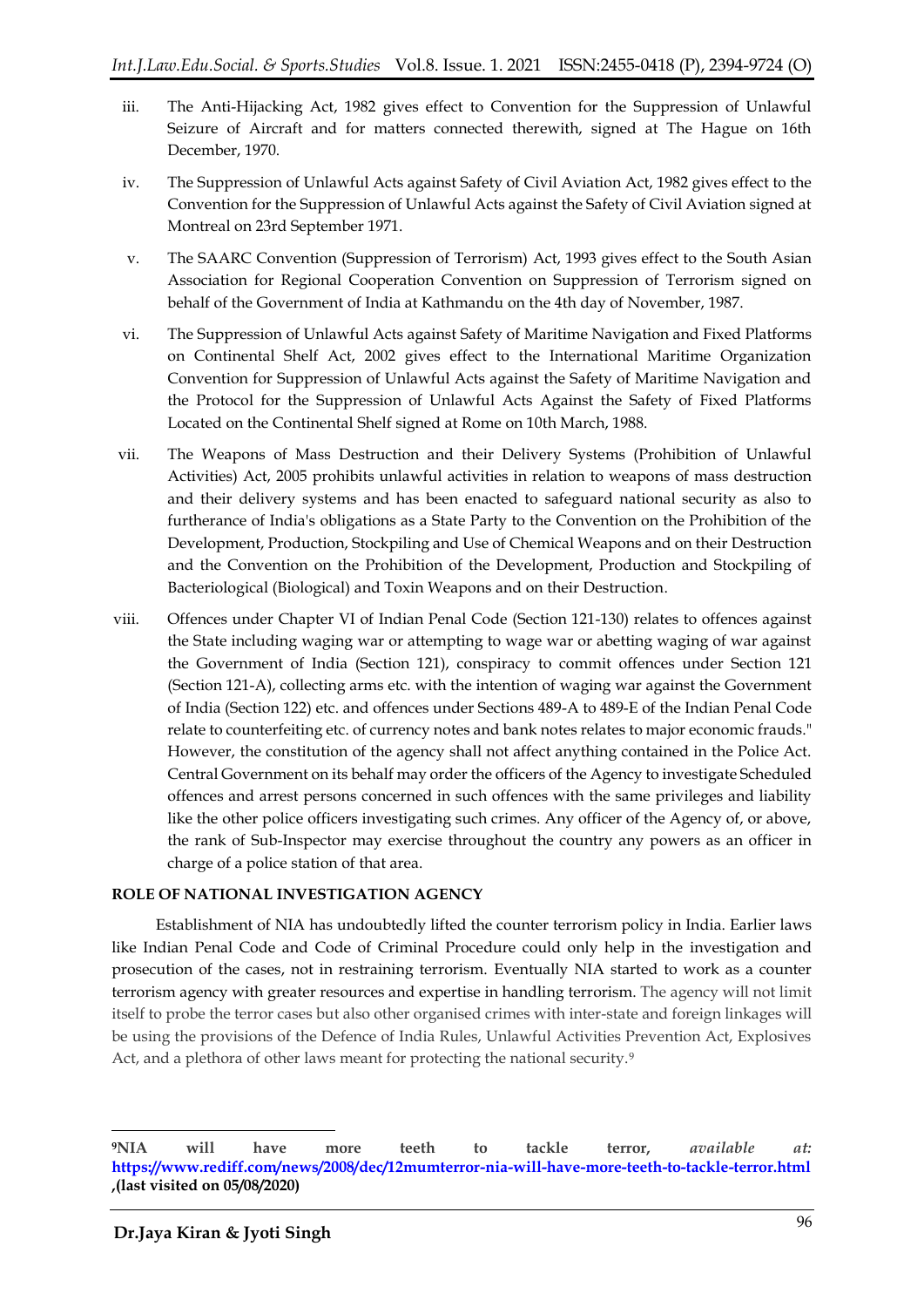# *Int.J.Law.Edu.Social. & Sports.Studies* Vol.8. Issue. 1. 2021 ISSN:2455-0418 (P), 2394-9724 (O)

NIA is playing a vital role today to save the country from any other terrorist attacks because terrorism has become a growing menace in almost every part of the world today. The term terror is derived from Latin word 'terror' which means to tremble. In reality terrorism is a threat to the security of all nations of the world and any law to combat terrorism will come under the purview of protecting the security of that state. The history of terrorism began with French revolution and since than it has grown really big. Terrorism has mainly five forms or types,<sup>10</sup>

State sponsored terrorism, which consists of terrorist act on a state and government by a state or government.

Dissent terrorism, which are terrorist groups which have rebelled against their government

Terrorists and the Left and Right, which are groups rooted in political ideology.

Religious terrorism, which are terrorist groups which are extremely religiously motivated.

Criminal Terrorism, which are terrorist acts used to aid in crime and criminal profit.

Cyber-terrorism, Nuclear Terrorism, Political Terrorism, Narco-Terrorism, Pathological Terrorism and Separatist Terrorism, etc., are other forms of terrorism, which are prevalent across the globe.

The NIA can take measures for effective and speedy control of terrorism in every possible manner for the security and integrity of the country and its citizens. The NIA acts 'at the national level, investigate and prosecute offences affecting sovereignty, security and integrity of India, security of states, friendly relation with foreign states and offences under NIA Act enacted to implement international treaties ,agreements, conventions and resolutions of the united nations and other international organisations and for matters connected therewith or incidental thereto'.<sup>11</sup>

The NIA is established under a Concurrent Jurisdiction. NIA's jurisdiction extends to the whole of India, citizens of India, outside India, in service of the Government, wherever they may be and for persons on ships and aircrafts registered in India wherever they may be.<sup>12</sup> The Officers of the NIA shall have all the powers, privileges and liabilities which the police officers have in connection with the investigation of an offence.<sup>13</sup> For the completion of the investigation on NIA's part the state government should extend full support to NIA while they are investigating terror related offences. The operational role of the agency is investigation, coordination, prevention and prosecution.

#### **FUNCTION AND POWERS OF NIA**

The Indian Criminal Jurisprudence demands fairness in investigation and to be in accordance with law and at the same time prevent the escape of offenders due to external influence on investigation process.<sup>14</sup> The NIA mainly functions to study and analyse laws related to terrorism in other countries and regularly evaluates the efficacy of existing laws in India and proposed changes when seems necessary and to investigate terror related cases or to make strategy to combat terrorism. The first information as to the commission of the offence will be registered in the police station under section

<sup>10</sup> Definition, History and Types of Terrorism*, available at*, [https://ekuonline.eku.edu/homeland](https://ekuonline.eku.edu/homeland-security)[security](https://ekuonline.eku.edu/homeland-security) ,(last visited on 07/08/2020)

<sup>11</sup> *Supra* note 4, Preamble

<sup>12</sup> *Supra* note 4, s.1

<sup>13</sup> *Supra* note 4, s. 3(2)

<sup>14</sup>Efficacy of Anti-Terrorism Laws in India: Judicial Response, Available at [https://www.google.com/url?sa=t&rct=j&q=&esrc=s&source=web&cd=&cad=rja&uact=8&ved=2ah](https://www.google.com/url?sa=t&rct=j&q=&esrc=s&source=web&cd=&cad=rja&uact=8&ved=2ahUKEwi_lMz3tMLrAhXSAnIKHajhBssQFjANegQIBhAB&url=http%3A%2F%2Fshodhganga.inflibnet.ac.in%2Fjspui%2Fbitstream%2F10603%2F144725%2F14%2F14_chapter%25204.pdf&usg=AOvVaw2ese0ntYHeE83fY1O4wd42) [UKEwi\\_lMz3tMLrAhXSAnIKHajhBssQFjANegQIBhAB&url=http%3A%2F%2Fshodhganga.inflibnet.](https://www.google.com/url?sa=t&rct=j&q=&esrc=s&source=web&cd=&cad=rja&uact=8&ved=2ahUKEwi_lMz3tMLrAhXSAnIKHajhBssQFjANegQIBhAB&url=http%3A%2F%2Fshodhganga.inflibnet.ac.in%2Fjspui%2Fbitstream%2F10603%2F144725%2F14%2F14_chapter%25204.pdf&usg=AOvVaw2ese0ntYHeE83fY1O4wd42) [ac.in%2Fjspui%2Fbitstream%2F10603%2F144725%2F14%2F14\\_chapter%25204.pdf&usg=AOvVaw2es](https://www.google.com/url?sa=t&rct=j&q=&esrc=s&source=web&cd=&cad=rja&uact=8&ved=2ahUKEwi_lMz3tMLrAhXSAnIKHajhBssQFjANegQIBhAB&url=http%3A%2F%2Fshodhganga.inflibnet.ac.in%2Fjspui%2Fbitstream%2F10603%2F144725%2F14%2F14_chapter%25204.pdf&usg=AOvVaw2ese0ntYHeE83fY1O4wd42) [e0ntYHeE83fY1O4wd42,](https://www.google.com/url?sa=t&rct=j&q=&esrc=s&source=web&cd=&cad=rja&uact=8&ved=2ahUKEwi_lMz3tMLrAhXSAnIKHajhBssQFjANegQIBhAB&url=http%3A%2F%2Fshodhganga.inflibnet.ac.in%2Fjspui%2Fbitstream%2F10603%2F144725%2F14%2F14_chapter%25204.pdf&usg=AOvVaw2ese0ntYHeE83fY1O4wd42) (last visited on 12/08/2020)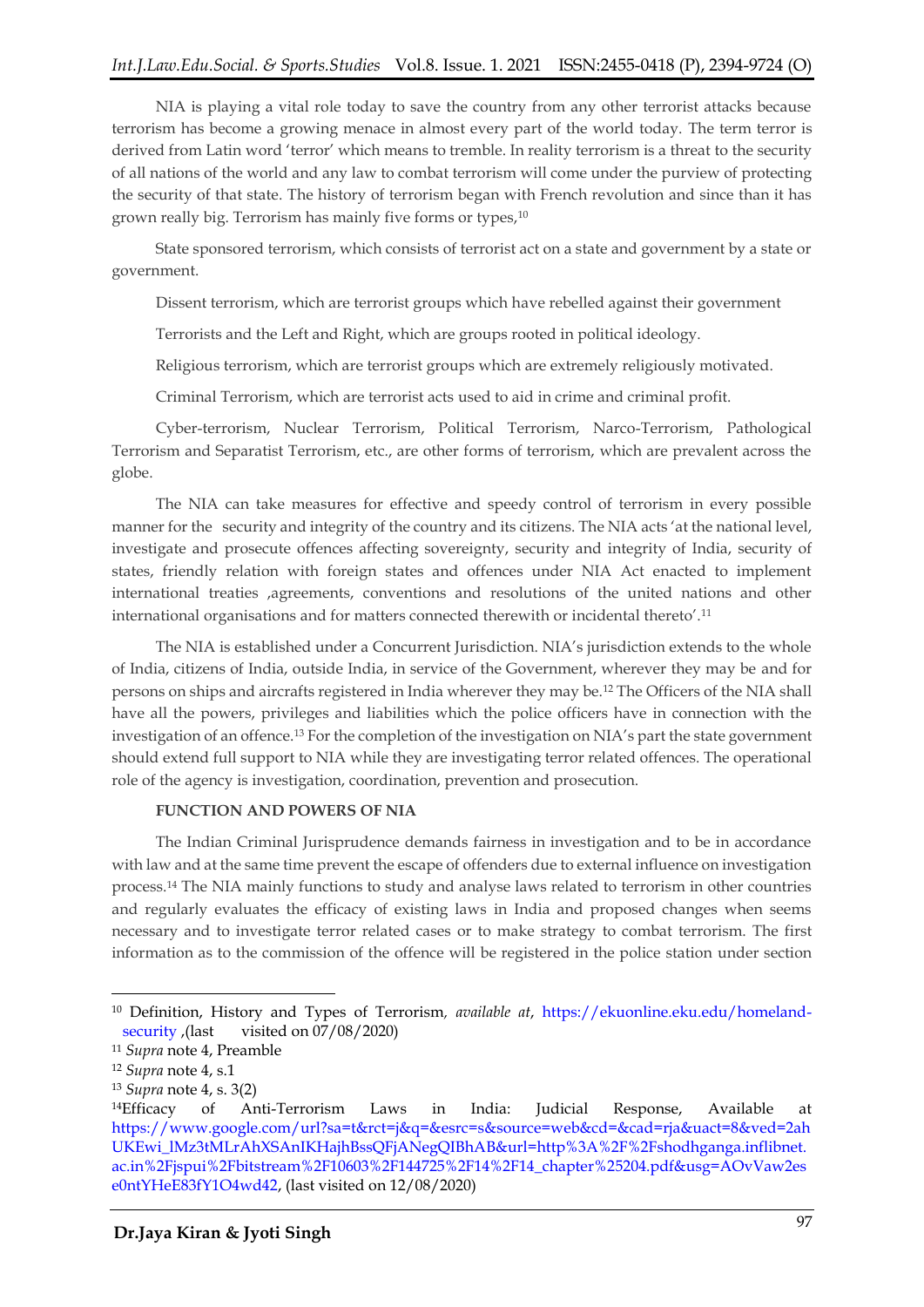154 of the Code of Criminal Procedure<sup>15</sup> and then forwarded to the state government.<sup>16</sup> The state government immediately forwards it to the federal government, which may, in view of the gravity of the offence and other relevant factors direct that the case be taken up with the NIA.<sup>17</sup> Otherwise, the case remains with the state agency. The NIA may associate the state agency with the investigation, if it is expedient to do so. The NIA may also return the case to the state for investigation.<sup>18</sup> Notwithstanding anything contained in this section, if the Central Government is of the opinion that's a scheduled offence has been committed which is required to be investigated under this Act, it may *Suo motu,* direct the agency to investigate the said offence.<sup>19</sup> NIA Act exercises the extra territorial jurisdiction on the basis of nationality as punishment of offences committed outside India may be tried within India as if the act has been committed within India.

While investigating any offence under this Act, the agency having regard to the gravity of the offence and other relevant factors, may, if it is expedient to do so, request the State Government to associate itself with the investigation; or with the previous approval of the Central Government transfer the approval to the State Government for investigation and trial of the offence.<sup>20</sup>

While investigating any Scheduled offence, the agency may also investigate any other offence which the accused is alleged to have committed if the offence is connected with the Scheduled offence.<sup>21</sup>

NIA, however particularly emphasizes to work on terrorism and offences related to atomic energy, unlawful activities, anti-hijacking, aviation, maritime transport, weapons of mass destruction, obligation of the SAARC Convention and offences against the state, including conspiring or waging war against Government of India<sup>22</sup> and counterfeiting currency notes under the Indian penal Code.<sup>23</sup>

#### **INFORMATION AND INTELLIGENCE**

Information based intelligence is another facet of NIA, in preventing the menace of terrorism and to control its fear. Information is essentially a raw data, either qualitative or quantitative. However, information and intelligence are two different things. Any information has to undergo four stages of intelligence process to get the specific result. These are comprehensive threat assessment, collecting relevant and usable information, analyse the data and developing an appropriate response.

<sup>15</sup> Section 154 of the Criminal Procedure, 1973 states : (1) Every information relating to the commission of the cognizable offence, if given orally to an officer in charge of a police station, shall be reduced to writing by him or under his direction, and be read over to the informants and every such information, whether given in writing or reduced to writing as aforesaid, shall be signed by the person giving it, and the substance thereof shall be entered into a book to be kept by such officer in such form as the state government may prescribe in this behalf;

<sup>(2)</sup> A copy of the information as recorded under sub-section (1) shall be given forthwith, free of cost, to the informant;

<sup>(3)</sup> Any person aggrieved by a refusal on the part of an officer in charge of a police station to record the information referred to in sub-section (1) may send the substance of such information, in writing and by post, to the Superintendent of Police concerned who, if satisfied that such information discloses the commission of a cognizable offence, shall either investigate the case himself or direct an investigation to be made by any police officer subordinate to him, in the manner provided by this code, and such officer shall have all the powers of an officer in charge of the police station in relation to tat offence. <sup>16</sup>Supra note 4, S. 6 (1)

<sup>17</sup> *Ibid*. 6 (3) <sup>18</sup> *Id*. s.7 <sup>19</sup> *Id*, s. 6 (5) <sup>20</sup> *Id*, s. 7 <sup>21</sup> *Id*, s. 8 <sup>22</sup> Section 121 to 130 of IPC

<sup>23</sup> *Id*. s.489A to E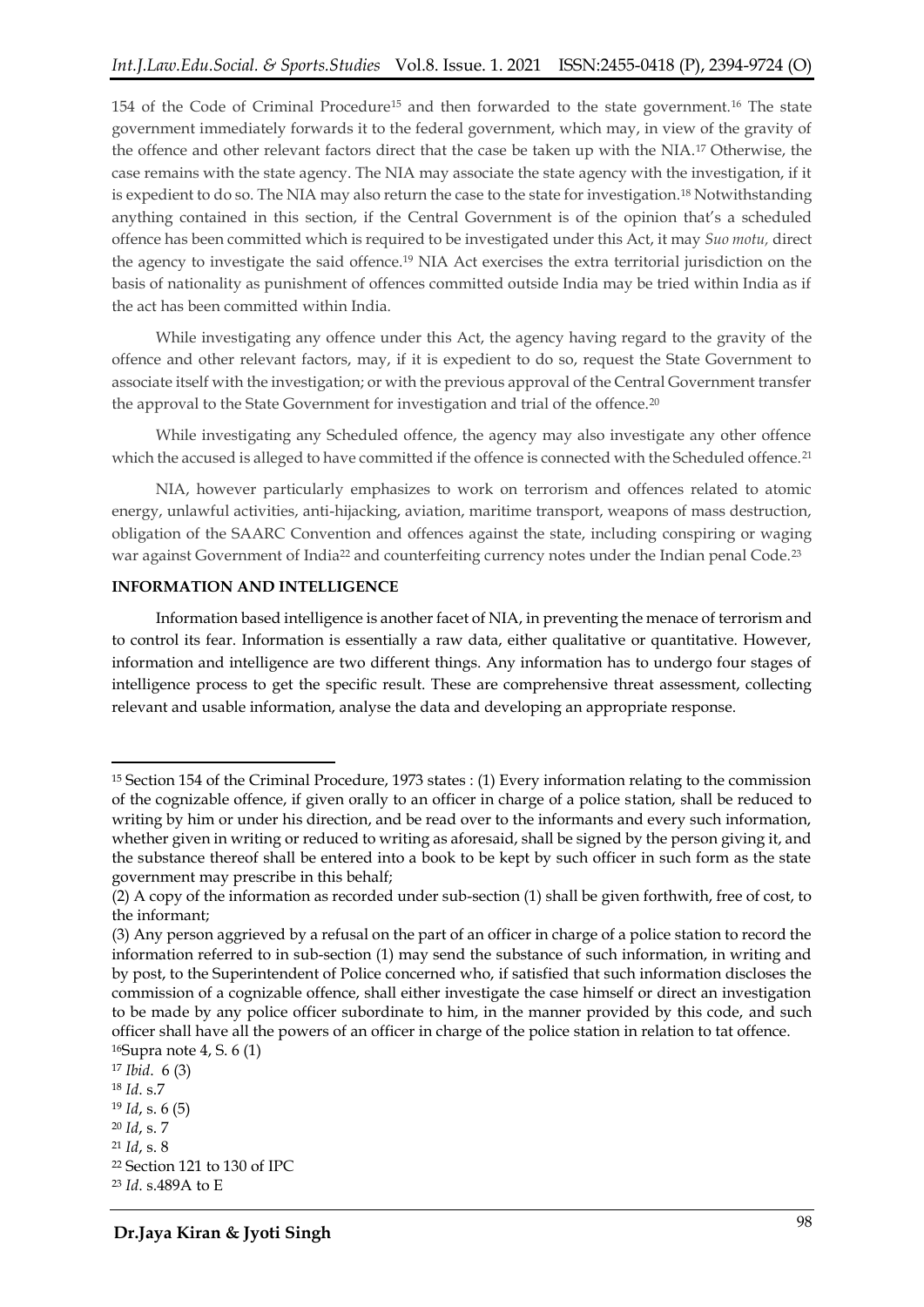# **STRUCTURE OF NATIONAL INVESTIGATION AGENCY**

The agency comes under the Ministry of Home Affairs. The Head quarter of NIA is in New Delhi but it has eight other regional offices across the country.<sup>24</sup> NIA is headed by Director- General (DG), who is appointed by the Central Government who exercises same power as exercisable by a Director-General of Police in respect of the police force in a State. DG is the main executive authority that gives direction, and leadership to the agency means he is the operational head of NIA. However, the superintendence of the NIA vests in the Government of India and the administration will vest in the officer designated on this behalf by it.<sup>25</sup> The Director General of Police[DGP] in NIA is assisted by Special Director General or Additional Director General. There four wings that work under the aegis of NIA, these being, Investigation wing- I, Investigation wing—II, policy wing, Investigation and Operation wing for North Eastern Region, and fourth is Administration/TFFC/Training wing.

Manner of constitution of Agency and conditions of service of members

The Agency should be constituted in such a manner as may be prescribed and conditions of service of persons employed in the agency shall be such as may be prescribed.

#### **JURISDICTION OF NIA**

The agency has been empowered to conduct investigation and prosecution of offences under the Acts specified in the Schedule of the NIA Act.<sup>26</sup> NIA plays its role when a State Government requests the Central Government to hand over the investigation of the case to the agency, provided the case has been registered among the offences as contained in the schedule of the NIA Act. Central Government can order NIA to proceed with the investigation anywhere in India, if the offence is the Scheduled offence.

The officers of NIA will have the same power as other police officers in the country while investigating offences, across India. The officers of the NIA will have the power to investigate Scheduled offences committed outside India, subject to international treaties and domestic laws of other countries. The Central Government may direct the NIA to investigate such cases as if the offence has been committed in India.<sup>27</sup> The Special Court in New Delhi will have jurisdiction over these cases.

#### **SPECIAL COURT**

After the enactment of NIA Act,2008 the jurisdiction over the terrorist related offences are conferred upon the Special Courts. These are Courts other than Session Court and High Court. The Act gives the Central Government power to constitute a special court to hear cases investigated by the NIA.<sup>28</sup> The Act establishes a special court empowered to take cognizance of any offence, without the accused being committed to it for trial, after receiving a complaint of facts that constitutes such offence

1

<sup>24</sup>Hemant Singh, The National Investigation Agency (NIA): Establishment and Functions, Available at [https://www.jagranjosh.com/general-knowledge/functions-of-national-investigation-agency-](https://www.jagranjosh.com/general-knowledge/functions-of-national-investigation-agency-1562846844-1)[1562846844-1](https://www.jagranjosh.com/general-knowledge/functions-of-national-investigation-agency-1562846844-1) (last visited on 06/08/2020)

<sup>25</sup> *Supra* note 6 at 50

<sup>26</sup> *Supra* note 4

**<sup>27</sup> Lok Sabha passes NIA Amendment Bill to give more power to anti-terror agency, available at [https://www.businesstoday.in/current/economy-politics/lok-sabha-passes-nia-amendment-bill-to](https://www.businesstoday.in/current/economy-politics/lok-sabha-passes-nia-amendment-bill-to-give-more-power-to-anti-terror-agency-here-all-you-need-to-know/story/364609.html)[give-more-power-to-anti-terror-agency-here-all-you-need-to-know/story/364609.html](https://www.businesstoday.in/current/economy-politics/lok-sabha-passes-nia-amendment-bill-to-give-more-power-to-anti-terror-agency-here-all-you-need-to-know/story/364609.html) ,(last visited on 16/08/2020)**

<sup>28</sup>Institutional and Administrative Response to Terrorism in India, available at [https://www.google.com/url?sa=t&rct=j&q=&esrc=s&source=web&cd=&ved=2ahUKEwjwsfG6gM](https://www.google.com/url?sa=t&rct=j&q=&esrc=s&source=web&cd=&ved=2ahUKEwjwsfG6gMvrAhVDzjgGHUEfCFQQFjADegQIBRAB&url=https%3A%2F%2Fshodhganga.inflibnet.ac.in%2Fjspui%2Fbitstream%2F10603%2F144725%2F15%2F15_chapter%25205.pdf&usg=AOvVaw1bLZ8FVnUHVTQUOdr8DSsf) [vrAhVDzjgGHUEfCFQQFjADegQIBRAB&url=https%3A%2F%2Fshodhganga.inflibnet.ac.in%2Fjspui](https://www.google.com/url?sa=t&rct=j&q=&esrc=s&source=web&cd=&ved=2ahUKEwjwsfG6gMvrAhVDzjgGHUEfCFQQFjADegQIBRAB&url=https%3A%2F%2Fshodhganga.inflibnet.ac.in%2Fjspui%2Fbitstream%2F10603%2F144725%2F15%2F15_chapter%25205.pdf&usg=AOvVaw1bLZ8FVnUHVTQUOdr8DSsf) [%2Fbitstream%2F10603%2F144725%2F15%2F15\\_chapter%25205.pdf&usg=AOvVaw1bLZ8FVnUHVT](https://www.google.com/url?sa=t&rct=j&q=&esrc=s&source=web&cd=&ved=2ahUKEwjwsfG6gMvrAhVDzjgGHUEfCFQQFjADegQIBRAB&url=https%3A%2F%2Fshodhganga.inflibnet.ac.in%2Fjspui%2Fbitstream%2F10603%2F144725%2F15%2F15_chapter%25205.pdf&usg=AOvVaw1bLZ8FVnUHVTQUOdr8DSsf) [QUOdr8DSsf,](https://www.google.com/url?sa=t&rct=j&q=&esrc=s&source=web&cd=&ved=2ahUKEwjwsfG6gMvrAhVDzjgGHUEfCFQQFjADegQIBRAB&url=https%3A%2F%2Fshodhganga.inflibnet.ac.in%2Fjspui%2Fbitstream%2F10603%2F144725%2F15%2F15_chapter%25205.pdf&usg=AOvVaw1bLZ8FVnUHVTQUOdr8DSsf) (last visited on 19/08/2020)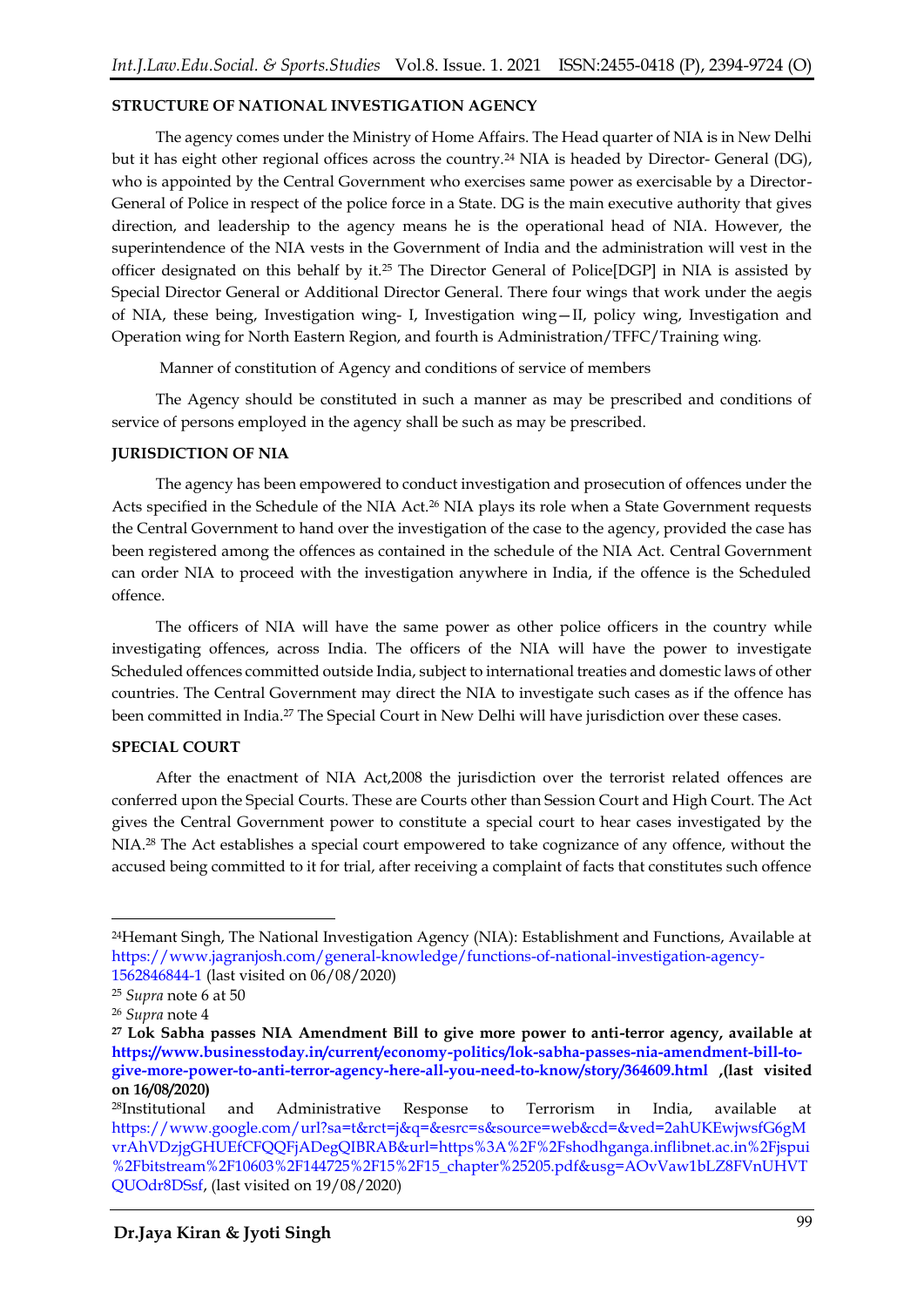or upon a police report of such facts.<sup>29</sup> The cases are registered by these special courts at various police stations of NIA under section 11 and 22 of the NIA Act .Any question related to the jurisdiction of these courts are decided by the Central government. Trial by these courts are held on day-today-basis and have precedence over the trial of any other case against the accused in any other court. A Special Court may take cognizance of any offence, without the accused being committed to it for trial, upon receiving a complaint of facts that constitute such offence or upon a police report of such facts. Where an offence triable by a Special Court is punishable with imprisonment for a term not exceeding three years or with fine or with both, the Special Court may, notwithstanding anything contained in sub-section (1) of section 260 or section 262 of the Code, try the offence in a summary way in accordance with the procedure prescribed in the Code and the provisions of sections 263 to 265 of the Code shall, so far as may be, apply to such trial: Provided that when, in the course of a summary trial under this sub-section, it appears to the Special Court that the nature of the case is such that it is not desirable to try it in a summary way, the Special Court shall recall any witnesses who may have been examined and proceed to re-hear the case in the manner provided by the provisions of the Code for the trial of such offence and the said provisions shall apply to, and in relation to, a Special Court as they apply to and in relation to a Magistrate: Provided further that in the case of any conviction in a summary trial under this section, it shall be lawful for a Special Court to pass a sentence of imprisonment for a term not exceeding one year and with fine which may extend to five lakh rupees.<sup>30</sup>

A special court may proceed with the trial in the absence of the accused or his pleader if it thinks fit and also for the reason to be recorded. The special court established under the Act of NIA is headed by a Session Judge or an Additional Sessions Judge who are appointed by the Central government on the recommendation of the Chief Justice of the concerned High Court. Various Special Courts have been notified by the Govt. of India for trial of the cases registered at various police stations of NIA.<sup>31</sup> At present there are total 38 number of special courts under NIA.<sup>32</sup> The rates of disposal of cases are not very high, however. Section 17 of the Act mandates the provisions for the protection of the witness or the witnesses. The special court may sit at such places as it thinks fit keeping in view the protection of witnesses etc. and with reasons recorded in writing, the proceedings of the Court will be held in camera.<sup>33</sup> The special court if satisfied that the life of the witness is in danger, it may take measures to keep the identity and address of such witness a secret.34The name and address of the witnesses shall not be disclosed in any manner as it is in the public interest that the proceedings pending before the court should not be published in any form.

The High Court may, by notification in the Official Gazette, make rules as it may deem necessary for the purpose of carrying out any function under the Act.<sup>35</sup> In case of any difficulties, the Central Government has the power to remove the same and every order made under the Act shall be laid before each House of the Parliament. Section 25 of the Act prescribes that the central government may make rules to carry out the provisions under the Act.<sup>36</sup>

### **SCOPE OF NATIONAL INVESTIGATION AGENCY AFTER THE AMENDMENT OF 2019**

<sup>29</sup> *ibid*

<sup>30</sup> *Supra* note 4, s. 16

<sup>31</sup> Available at

[https://web.archive.org/web/20130605153852/http://www.nia.gov.in/niasplcourts.aspx](https://web.archive.org/web/20130605153852/http:/www.nia.gov.in/niasplcourts.aspx) , (last visited on 18/08/2020)

<sup>32</sup> *Ibid.*

<sup>33</sup> *Supra note* 4, s. 17(1)

<sup>34</sup> *Ibid.*

<sup>35</sup> *Supra* note 4, s. 23

<sup>36</sup> *Supra* note 4, s. 25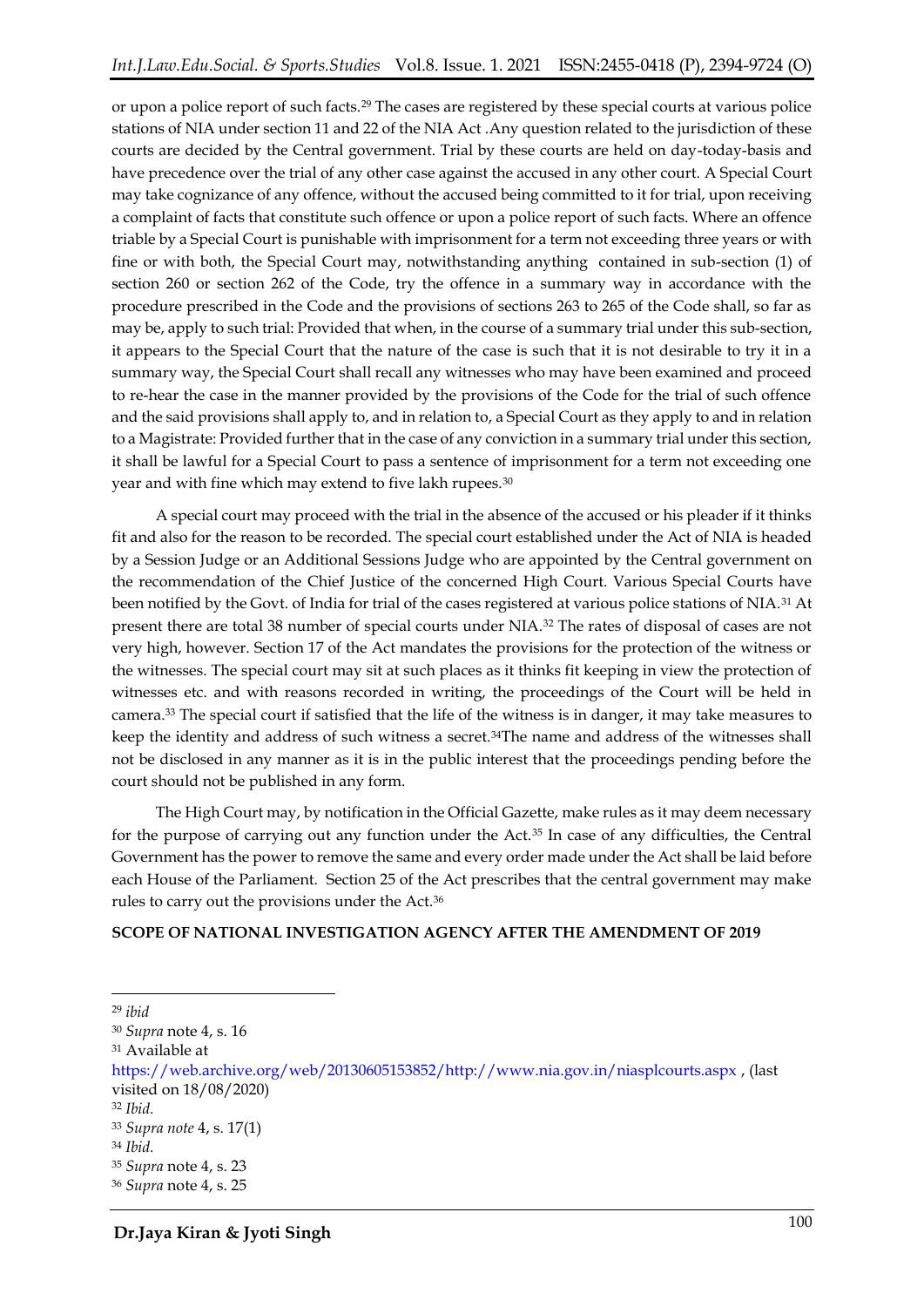- 1. The NIA can investigate and prosecute offences under the Acts specified in the Schedule of the NIA Act. The original Act allowed NIA to investigate and prosecute offences within India.
- 2. With the amendment of NIA act 2008, on 24<sup>th</sup> July 2019, agency has now been empowered to investigate offences committed outside India, i.e., extra territorial jurisdiction, subject to international treaties and domestic laws of other countries. The amended section (section 6 of principal act) reads:

*"Where the Central Government is of the opinion that a Scheduled Offence has been committed at any place outside India to which this Act extends, it may direct the Agency to register the case and take up investigation as if such offence has been committed in India."<sup>37</sup>*

- 3. The amendment has allowed the NIA to investigate and prosecute offences under the acts specified in the Schedule of the act. The amendment has allowed the NIA to investigate, in addition, cases related to (i) human trafficking, (ii) counterfeit currency or banknotes, (iii) manufacture or sale of prohibited arms, (iv) cyber-terrorism, and (v) offences under the Explosive Substances Act, 1908.
- 4. The 2019 amendment allowed the Central Government to designate Sessions Courts as Special Courts for the trial of Scheduled offences under the Act.

### **JUDICIAL RESPONSE AND NIA**

It has been nearly 12 years that NIA Act 2008 saw the light of the day and in pursuance to the various provisions of the Act, various 'Special Courts' have been established to try the offences and several investigations have been carried out by the National Investigation Agency, leading to the prosecution of several persons. Since its establishment the NIA Courts had involved trial of many cases like the Parliament Attack Case, the Hyderabad Mecca Masjid Blast Case, Samjhauta Express Blasts Case, Delhi High Court Blast Case and Kasab's Trial.

In Redual Khan v.NIA38, it was held by the Supreme Court that where a person is arrested by NIA only a special court can remand the accused to police or judicial custody .Where a special court has not been constituted such powers lie with the sessions court. In Jayanta Kumar Ghosh v NIA<sup>39</sup>, it was observed by the court that the source of power to grant bail in such cases in Section 437 of the CrPC which is the general provision for granting bail for non-bailable offences and not Section 439, which deals with special powers of High Court or Session Court in granting bail. In the case of Jigmanshu Paul v NIA<sup>40</sup>, the Court said that this is because the Special Court is a court of Original jurisdiction and cannot bot be regarded as a Sessions Court except to the extent provided by NIA under the Act itself. The aggrieved party may appeal to the Supreme Court in accordance with Section 21 (4) of NIA Act, but cannot directly approach the High Court under Section 439 of the CrPC.<sup>41</sup>

In Pragyasingh Chandrapal Singh Thakur v. State of Maharashtra<sup>42</sup>, the constitutional validity of NIA Act was challenged before the Bombay High Court on the ground of lack of legislative competence of the Parliament to enact such law. This case actually underlined the Centre-State battle in dealing with the terrorist offences. It was argued that the Centre had encroached upon the State subject of Police by creating a national police agency in the form of NIA.

**<sup>.</sup>** <sup>37</sup> The National Investigation Agency (Amendment) Act, 2019

<sup>38</sup> *Redaul Khan v. NIA*, (2010) 1 SCC 521

<sup>39</sup> *Jayanta Ghosh v NIA*, 2014 (1) GLT 1 (Guwahati High Court)

<sup>40</sup> *Jigmanshu Paul v NIA*, 2011 (3) GLT 615

<sup>41</sup> *Ibid.*

<sup>42</sup> *Supra* note 8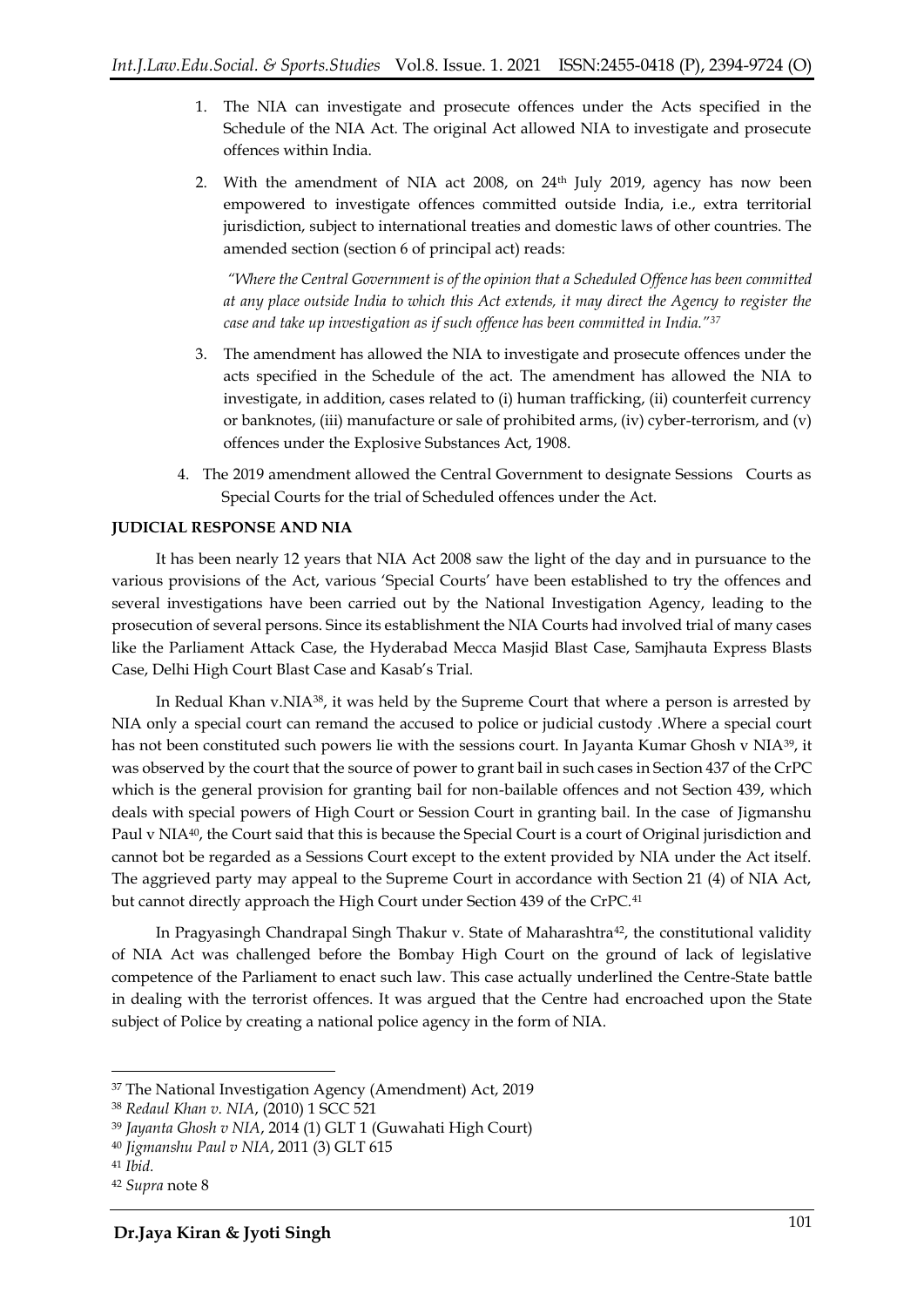However, the constitutional validity of NIA Act was upheld by Bombay High Court. The Court, in turn, highlighted the grave nature of terrorist offences and the backdrop of large scale terrorist activities which involved complex inter-state and international linkages and that necessitated coming up of an agency at central level to investigate the offences which might have national consequences. Setting up of NIA as an investigative agency at the national level to investigate and prosecute offences affecting the sovereignty, security and integrity of India was upheld by the Court in this case.

In Morjen Hussain V. State Through NIA<sup>43</sup> , Hyderabad, the issue of multiplicity of legal provision on counterfeiting was tested for the first time when the designated NIA Special Court convicted six people. The accused were charged with smuggling counterfeit Indian Currency from Pakistan through India-Bangladesh border and getting them circulated across India. All accused persons were charged under sections 489-B,489-C, and 120-B of the Indian Penal Code and sections 16 & 18 of the Unlawful Activities [Prevention]Act, 1967.The accused persons were not found guilty under the provisions of UAPA Act, 1967.They were held guilty of offences under section 489-B & 489-C of IPC. The judgement for the first time highlighted the fact that possession and circulation of counterfeit currency amounted to 'damaging the monetary stability of India' and becomes significant not only in defining terrorism but, also assisting the act of terror.

In The NIA, Hyderabad v. Muhammad Sakir Hussaien & others<sup>44</sup> the court dealt with the various parts of the NIA investigation and also recorded the confessions of the accused and finally the court found the accused guilty of offences committed and he was sentenced on various matters.

In State of Karnataka v. Union of India, the Court held that the Parliament was competent to enact the NIA Act. In Londhoni Devi v. NIA, the Court indicated that all financial transactions with a terrorist group would not fall within the ambit of Section 17 of the UAPA. However, the Court did not clarify the differentiation between the money raised for the legal activity and those raised for the commission of any terrorist act.

In State of Maharashtra Through NIA v. Ravi Dhiren and Others<sup>45</sup>, the Court held that the accused with a deep rooted criminal conspiracy circulated Fake Indian Currency Notes (FICNs) of high quality, printed and manufactured across the border, which is a terrorist act aimed at destabilizing the economy and to threaten the unity, integrity, security and sovereignty of the found the accused person as guilty for the offences levied against them

In State Through NIA Delhi V. Phojendra Hojai and Others<sup>46</sup> the NIA carried out the investigation by visiting the place of occurrence, examined witnesses and arrested the accused persons and forwarded them to the Court. The accused persons denied all the charges levied upon them but finally the Court's verdict was against them and they were declared guilty of the offence charged upon them.

In Kangujam Ravi Kumar Singh v. Union of India<sup>47</sup>, an order was issued by the Government of India, Ministry of Home Affairs, indicating that the Central Government, having regard to the gravity of the offences and other material in its possession, was of the opinion that the offences were scheduled offences under the National Investigation Agency Act, 2008 (hereinafter referred to as 'NIA Act') and offences connected to the scheduled offences u/s 8 of the NIA Act affecting the security of the State. Therefore, in exercise of the powers conferred u/s 6(5) read with Section 8 of the NIA Act, the Central

 $\overline{a}$ 

<sup>43</sup> *Morjen Hussain V. State Through NIA* (Special Sessions Case no. 2 of 2013)

<sup>44</sup> *The NIA, Hyderabad v. Muhammad Sakir Hussaien & others* (Calendar Case No. 5 of 2014)

<sup>45</sup> *State of Maharashtra Through NIA v. Ravi Dhiren and Others,* (Special Case No. 674 of 2009)

<sup>46</sup> *State Through NIA Delhi V. Phojendra Hojai and Others*, (Special Case No. 1 of 2009)

<sup>47</sup> *Kangujam Ravi Kumar Singh v. Union of India*, MANU/WB/1088/2013; [The High Court of Calcutta]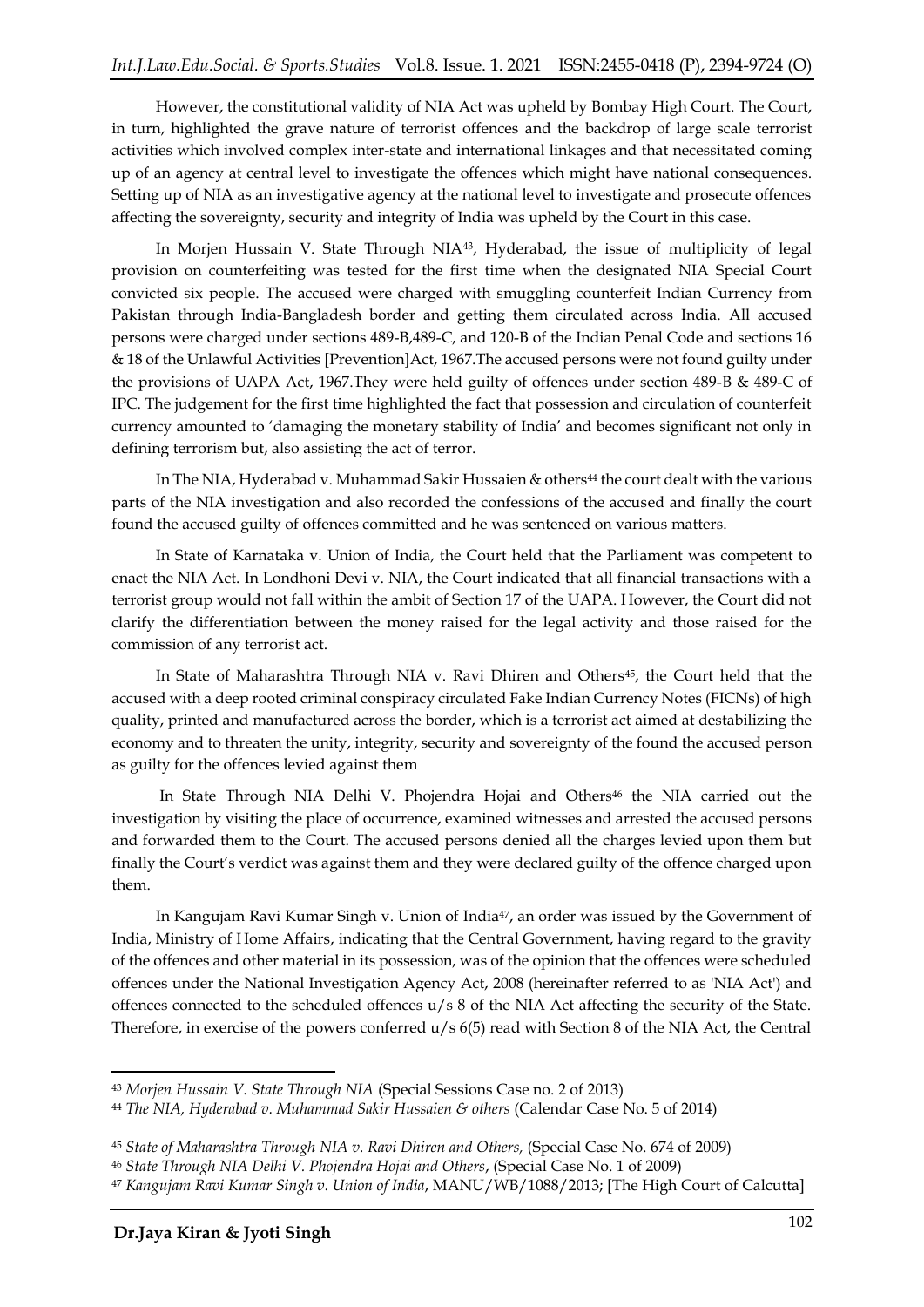Government suo motu directed the NIA to take up the investigation of the aforesaid case and such other offences which may be revealed during the investigation. The appellants raised multiple issues with regard to the maintainability of the prosecution itself and also on merits of the bail applications. The first submission was that the order of the Central Government issued  $u/s$  6(5) of the NIA Act, was not valid as it was not issued in the name of the President of India. However, the Court did not consider the legality and validity of the order issued by the Government under the NIA Act. The issue before the Court mainly was whether the appellant deserved to be enlarged on bail? It was observed by that the Court that we do not think it appropriate to enlarge the appellants on bail, considering the gravity of the offences allegedly committed by the appellants. The material on record, prime facie show their complicity and there are reasonable grounds for believing that the accusations against them are true.

# **INTERNATIONAL PERSPECTIVE OF ANTI-TERRORISM LAW**

**USA:** After the terrorist attack on the world Trade Centre, New York, on 9th September ,2001, the US Government immediately passed an order to block the property and prohibit transactions with persons who commit, threaten to commit, or support terrorism. The US Government enacted PATRIOT ACT (Providing Appropriated Tools Required to Intercept and Obstruct Terrorism) in 2001 to make stringent provisions to deal with terrorism. The then President George W. Bush declared a sort of global war against the international terrorism so that another terrorist incident could be avoided in every possible way.

Simultaneously US Government took strict measures to curb terrorism on national and international level, which included formation of Three Unified Command, Terrorist Threat Integration Centre, The National Commission on Terrorist Attack on USA, The Home Land Security Council etc.

The Federal Bureau of Investigation implemented a comprehensive plan as well that enhanced the ability of the FBI to predict, control and prevent attacks of terrorism. It is very well evident that all the initiatives and improvement produced tangible and effective results in their war against terrorism and has averted any major attack in the country then onwards.T

**UK:** The UK had a legislation to combat terrorism since long back. The Prevention of Violence Act 1939 was enacted in response to an Irish Republican Army Campaign of Violence. This particular Act was repealed in 1973 and was replaced by the Prevention of Terrorism Act in response to the troubles in Northern Ireland. However, the UK Government consolidated all its counter terrorism laws, which were temporary earlier and eventually the Terrorist Act 2000 was enacted.

9/11 episode of terrorist attack on World Trade Tower in US, awakened the whole world and almost every country started enacting stricter laws against terrorist activities. UK enacted the Anti-Terrorism, Crime and Security Act (ATCSA) in 2001 as well, which provided for the indefinite detention without charge or trial of NON-UK nationals who were suspected of terrorism related activities.

**AUSTRALIA:** Australia had relatively very limited experience with terrorism in comparison to other countries. In late 70's there was a bomb blast at Hilton hotel in Sydney that killed few people and several others were injured. The Government took an unprecedented decision to call out the arm forces to protect its leaders. The attack on World Trade Centre gave an impetus to the Australian Government's focus on its internal security. Australia's Counter Terrorism laws mainly focus on terrorist act offences, terrorist organizations, preventing the financing of terrorism etc. Australia's primary basis for implementing new counter-terrorism laws was that the criminal law framework in place in 2001 was inadequately positioned to combat the threat of terrorism. 48 Accordingly, in the year 2004 Australian Attorney General Philip Ruddock, introduced the Antiterrorism Bill he described this Bill as "a Bill to

<sup>48</sup> Haikun Huang, Counter-Terrorism Offences: A Comparison of the Australian and US Approaches, available at [http://studentjournals.anu.edu.au/index.php/burgmann/article/view/421,](http://studentjournals.anu.edu.au/index.php/burgmann/article/view/421) (last visited on 20/08/2020)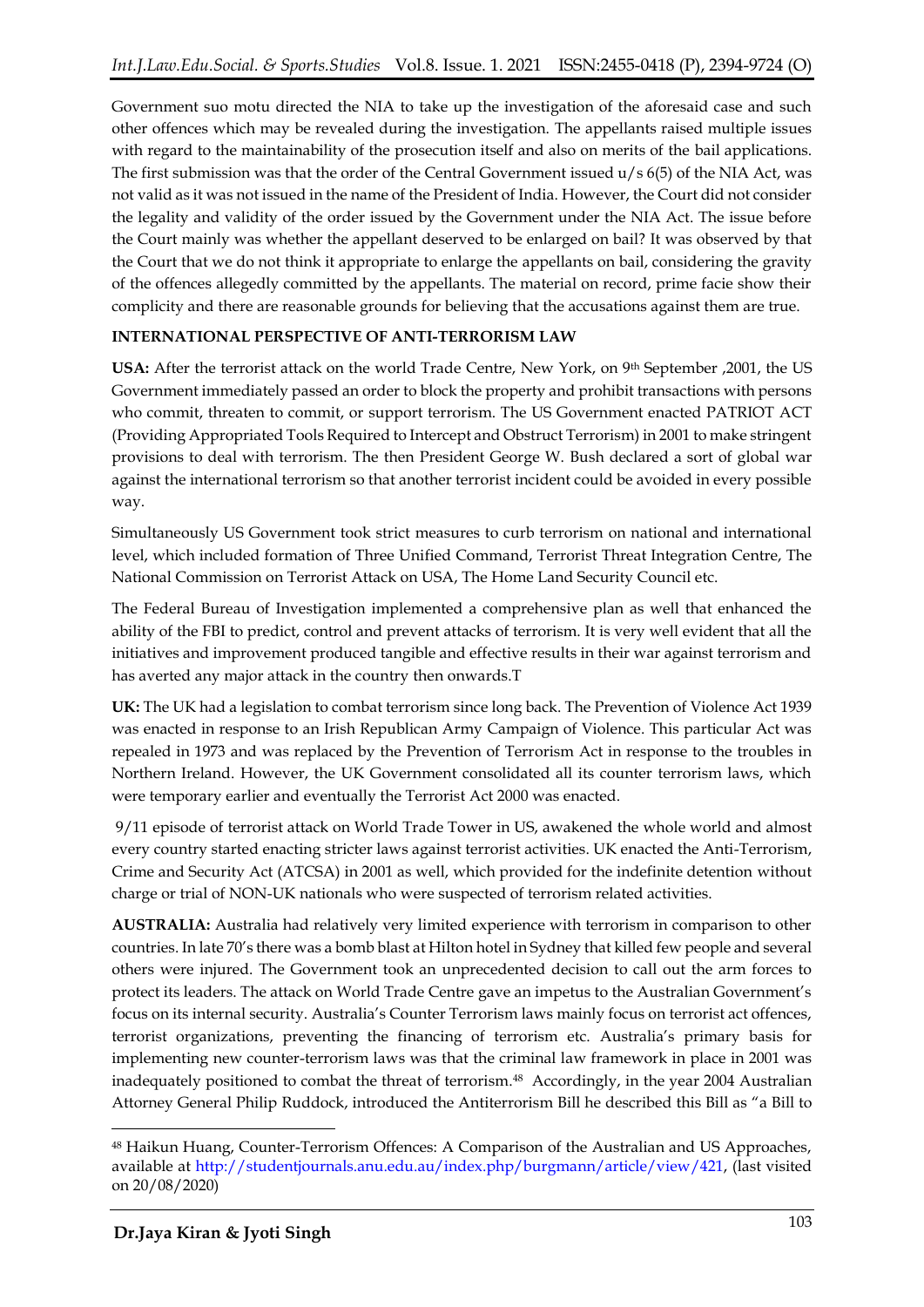strengthen Australia's counter terrorism laws in a number of respects". The Anti-Terrorism Act 2004, amended the crimes Act 1914, "to strengthen the powers of Australia's law enforcement authorities, setting minimum non-parole periods for terrorism offences and tightening bail conditions for those charged with terrorism offences".<sup>49</sup> It introduced the new offence of training with a terrorist organisation that has been proscribed, an offence that carries a maximum penalty of 25 years imprisonment.<sup>50</sup> The Anti-Terrorism Act (No. 2) of 2004 amended the Criminal Code Act of 1995 making it an offence "to intentionally associate" with someone who is a member of a listed terrorist organization.<sup>51</sup> The Anti-Terrorism Bill (No.2) 2005 was introduced in the Parliament of Australia in November 2005, in the wake of the terrorist bombings in London in July 2005 and was eventually passed in December 2005. It's evident that the Australian Government is committed to strengthen the nation's ability to understand and respond to terrorism in the required manner and to ensure that security, intelligence and the law enforcement agencies are adequately resourced and prepared with all the relevant measures.

### **LEGAL FRAMEWORK OF NIA**

The legal framework of NIA is primarily administered by Mutual Legal Assistance Treaties(MLATs) and Extradition Treaties signed by India with other countries. Under the Indian law, all Civil and Commercial matters involving other jurisdictions must be taken up with the Ministry of Law & Justice, government of India, on the other hand all Criminal law matters involving other jurisdictions must be taken up with the Ministry of Home Affairs, Government of India. Any request for legal assistance, ideally must pass through, diplomatic channels between the countries. In India, Criminal Procedure is governed by the Criminal Procedure Code, 1973, while the Civil Procedure is governed by the Civil Procedure Code, 1908. Both these Codes contain provisions, involving foreign jurisdictions.

As per the guidelines laid down by the Ministry of Home Affairs, the letters of requests must be forwarded within the ambit of the Mutual Legal Assistance Treaty (MLAT), Memorandum of Understanding/arrangements, etc. existing between India and many foreign countries.<sup>52</sup> However, request for the service of non-bailable arrest, warrants for the extradition of an individual are to be addressed to the Ministry of External Affairs. It is very evident that the legal framework of NIA is also supported by the various MLATs and Extradition Treaties signed between India and other Countries. In the matter of Union of India v. Mubarak<sup>53</sup>, the Supreme Court of India relied on the report of the Public Prosecutor concerning the criminal investigation of the accused in the matter. It was observed by the Court that NIA is conducting the investigation on the social media and email communications used by the accused and associates and the process of sending requests to the USA under the Mutual Legal Assistance Treaty (MLAT) between India and USA to get the details of the social media accounts and communication between the accused and their associates in India and abroad. One therefore cannot deny the role of MLATs and Extradition Treaties in conducting smooth investigations and facilitating

 $\overline{a}$ 

<sup>49</sup> Mark Rix, Australia's anti-terrorism legislation: the national security state and the community legal sector, available at [https://www.researchgate.net/publication/227623501\\_Australia%27s\\_Anti-](https://www.researchgate.net/publication/227623501_Australia%27s_Anti-Terrorism_Legislation_The_National_Security_State_and_the_Community_Legal_Sector)[Terrorism\\_Legislation\\_The\\_National\\_Security\\_State\\_and\\_the\\_Community\\_Legal\\_Sector](https://www.researchgate.net/publication/227623501_Australia%27s_Anti-Terrorism_Legislation_The_National_Security_State_and_the_Community_Legal_Sector) (last visited on 20/08/2020)

<sup>50</sup> *ibid*

<sup>51</sup> *Id*.

**<sup>52</sup> Danesh Mehta, India: The Mutual Legal Assistance Treaty and Its Impact On India-US Legal Relations, available at [https://www.mondaq.com/india/terrorism-homeland-security](https://www.mondaq.com/india/terrorism-homeland-security-defence/956062/the-mutual-legal-assistance-treaty-and-its-impact-on-india-us-legal-relations)[defence/956062/the-mutual-legal-assistance-treaty-and-its-impact-on-india-us-legal-relations,](https://www.mondaq.com/india/terrorism-homeland-security-defence/956062/the-mutual-legal-assistance-treaty-and-its-impact-on-india-us-legal-relations) (last visited on 25/8/2020)**

<sup>53</sup>*Union of India v. Mubarak* AIR2019 SC 2428